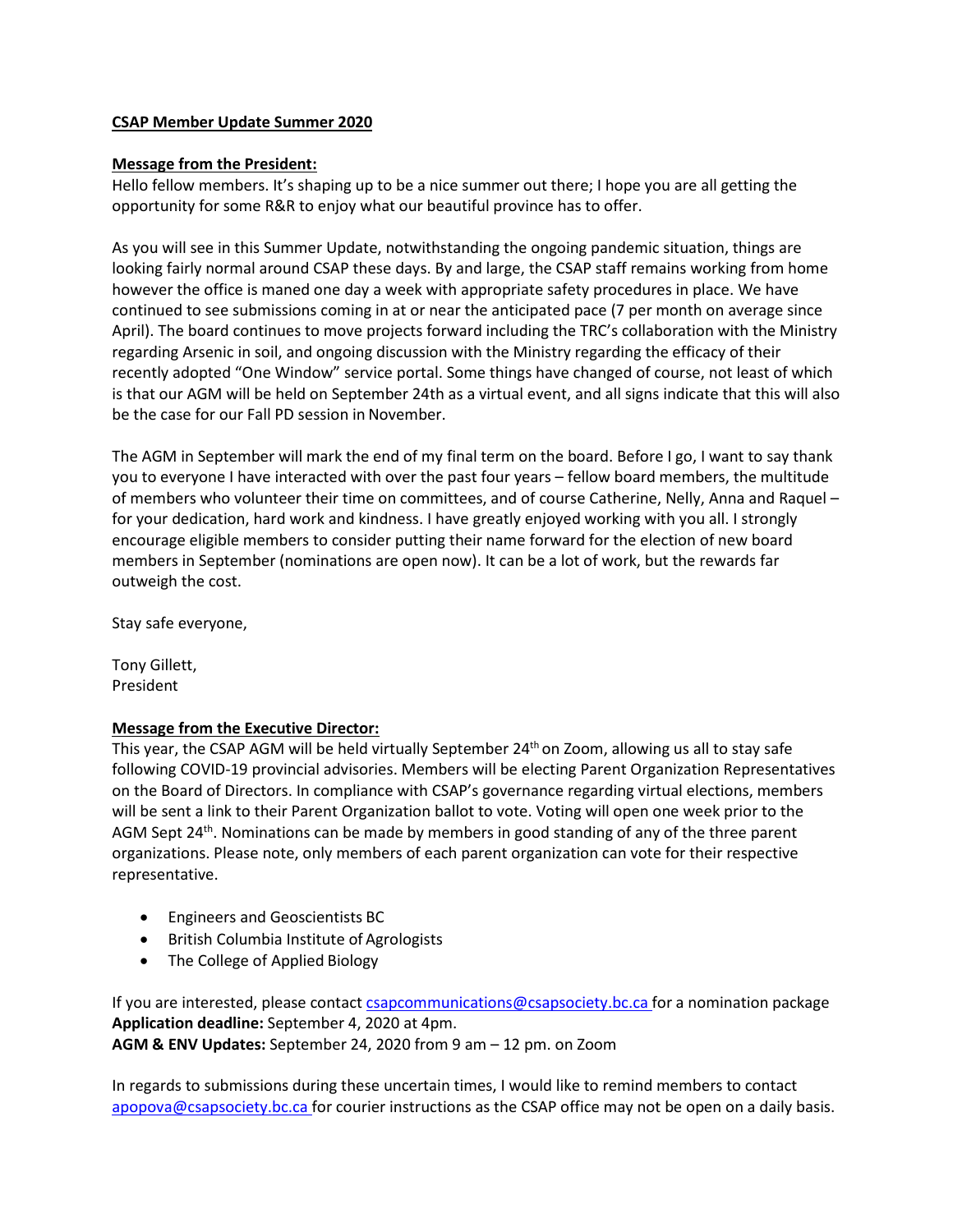This will continue to ensure CSAP receives your submissions or related documents. As a reminder, all submissions must also include proof of APs up-to-date insurance. Without proof of such insurance, CSAP will be unable to accept a submission.

### **Performance Assessment and Detailed & Administrative Committee Updates:**

Draft Final Determination instrument and cover letter should match ENV released Preliminary Determination wording and format and be sent in between 35 and 60 days after release date to CSAP administrative screener (Anna) and NOT directly to ENV.

As highlighted by the TRC a factual document has been released which presents findings of a review of petroleum hydrocarbon data in soil and groundwater from issued legal instruments. AP's and practitioners are encouraged to review this document for guidance purposes.

As highlighted by the PAC, P6 Approvals are required where the entire extent of contamination has not been addressed and where the legal instrument application does not include all affected parcels.

For AG11 Communication packages, submitting AP's are requested to present a comprehensive summary of the correspondence in a clear, chronological manner (potentially in tabular format) to aid review by the screener. (i.e. if the initial AG11 was updated to include additional correspondence this should be d not simply appended to the package).

In order the expedite the Screening and ENV release of instruments, AP's who are Submitting for multiple instruments are requested to include an overall plan that clearly identifies the locations and relationships of the Source Site and Affected Parcels and their respective Site Registry ID's where possible.

Submitting AP's are reminded to please included email addresses for the applicable parties in the instrument cover letter.

Should you have any questions with any of these updates please send your comments to Anna Popova who will direct as appropriate.

### **Technical Review Committee Updates:**

The Technical Review Committee has been focusing on several initiatives, including: (1) the final stages of new CSAP Vapour guidance (pending), (2) planning a new project with ENV on background arsenic in soil (early stages) and (3) completing a project on petroleum hydrocarbon potential contaminants of concern (PCOCs) in soil and groundwater (see below).

A couple of years ago, the TRC commissioned a report ["Potential Contaminants of Concern at](http://csapsociety.bc.ca/wp-content/uploads/r-PCOC-Guidance-June-2018-V1.0-002.pdf) [Commercial and Industrial Land U](http://csapsociety.bc.ca/wp-content/uploads/r-PCOC-Guidance-June-2018-V1.0-002.pdf)ses" published in June 2018 (PGL 2018). With the passage of time, CSAP has identified that the report requires clarifications about the selection of PCOCs, particularly with respect to hydrocarbon substances associated with gasoline and diesel releases.

This 2018 report was based on a literature review and produced in response to the Omnibus changes to the CSR which introduced standards for several new substances in soil and groundwater previously only identified as vapour PCOCs. Site data collected since the introduction of the Omnibus changes on Nov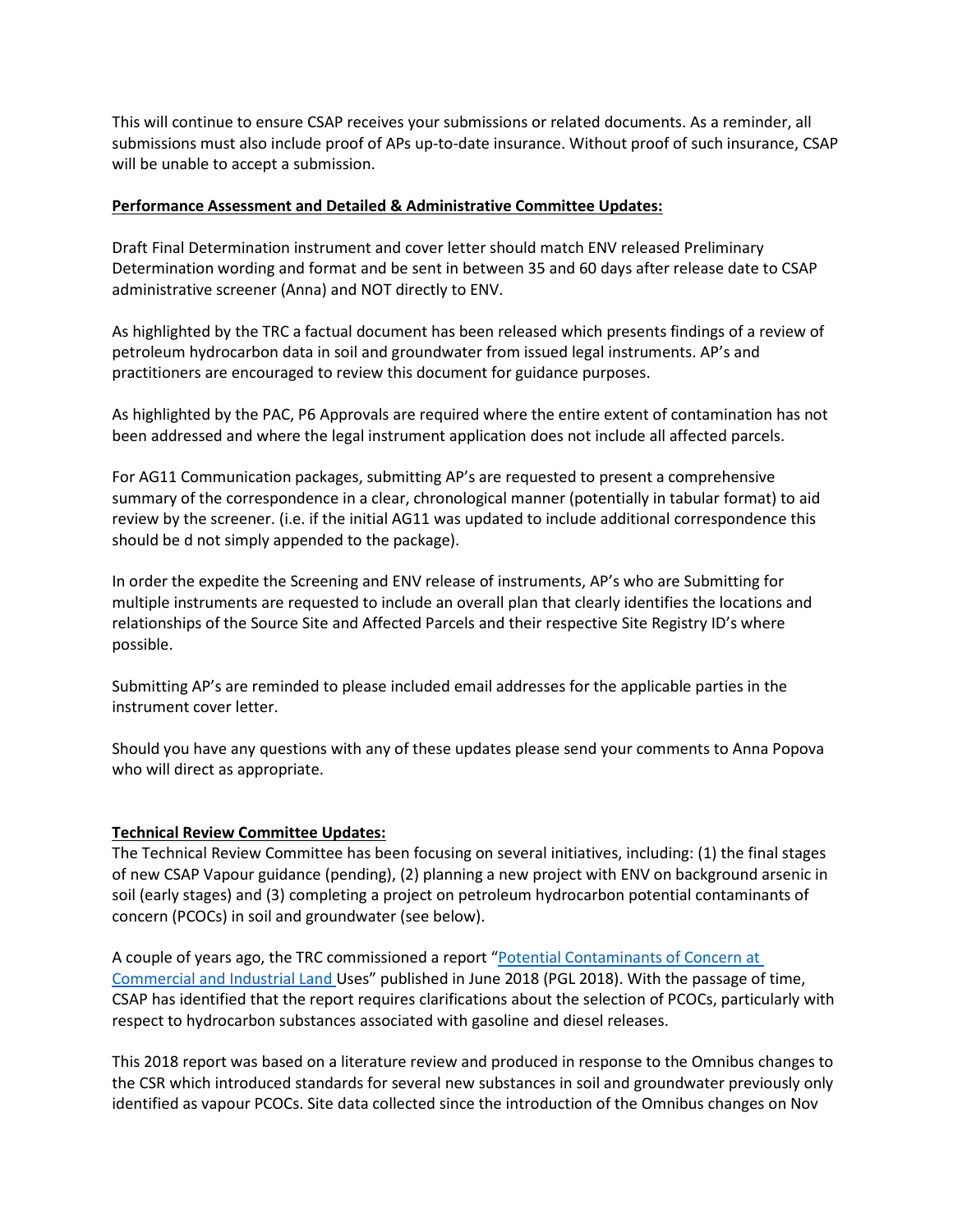1st, 2017 has, for the most part, included collection of extended data for these soils and groundwater contaminants and sufficient data became available for quantitative and statistical review of these PCOCs with respect to what the 2018 PCOC document has described as "primary" contaminants and the potential for exceedances of the CSR standards for "secondary" contaminants in soil and groundwater media (extended analysis is defined as those which encompass the parameters outlined in the 2009 CSAP Vapour Guidance and PGL 2018 report).

An RFP was issued and SLR Consulting (Canada) Ltd was selected to conduct a statistical review of analytical data with respect the Hydrocarbon PCOCs in soils and groundwater associated with gasoline and diesel releases. The results of this study are now available [here.](http://csapsociety.bc.ca/wp-content/uploads/CSAP-Petroleum-Hydrocarbonl-PCOC-Review-Final-2020-06-10-.pdf) This document can be used by APs to support their professional judgment when evaluating selection of PCOCs associated with gasoline and diesel releases.

# **Membership Committee Updates:**

The Membership Guidelines are contained in a document that is continuously being reviewed and updated as necessary. This year, the following topics have been the focus for updating the Membership Guidelines:

- Clarifying direct documented experience for Numerical and Risk-based Approved Professionals;
- Formatting and combining Parts 1 (New Applicant membership) and 2 (Associatemembership);
- Defining primary role in submission applications for Ministryinstruments;
- Extending the maximum leave of absence to 18 months, unless underextenuating circumstances;
- Changing the requirement for new Applicants from three P6 submissions to threeMinistry **approved** applications submitted **directly to Ministry** or AP under P6;
- Outlining the Experience Reviewer process for new Applicant's;
- Stating that examinations will be cancelled unless there are at least three approved Applicants, but no examination will be cancelled in consecutive calendar years;
- Adding requirements to maintain and renew CSAP membership, including a fine of \$250 for administration fees if requirements are not met (i.e., no longer in good standing). This means that a member that is not in good standing cannot carry out CSAP work until their status is rectified.
- Modifying and updating forms to provide additional clarity;and
- Providing three project description examples each for Numerical Standards and Risk-based Standards.

Other changes have been proposed that will be going to the Board of Directors for review and approval; therefore, the updated Membership Guidelines are not expected to be finalized and posted until the Fall. In the meantime, the current January 2020 Guidelines can be found here: [https://csapsociety.bc.ca/wp-content/uploads/Membership-Guidelines.pdf](https://urldefense.proofpoint.com/v2/url?u=https-3A__csapsociety.bc.ca_wp-2Dcontent_uploads_Membership-2DGuidelines.pdf&d=DwMFAg&c=ukT25UmkSFgENae3bmQPWw&r=-bMaZSORcXlCCxFC6lQUwlIlltBMph2b4mG3HlzUNa48h0FYQcd9YFIKm7ZUoA4Q&m=XHAwJRNPP_SN2QVg_5CPBr20gUrDyFuUNLMsUz98Jyk&s=YwuBkS1XFvwUqnYU4hcq5rPTeM9BjDdQpM9m-0glT9U&e)

2020 examinations for Regulatory and Numerical Standards are scheduled for November 3<sup>th</sup> and 4<sup>th</sup>. The Risk Assessment Standards exam has been cancelled as only two Risk-based Candidates have applied. Experience reviews will be carried out for all Applicants and scheduled to be completed by August 31st. All Applicants, but specifically this year Risk-based Applicants, are allowed 15 months to write exams once their work experience has been approved.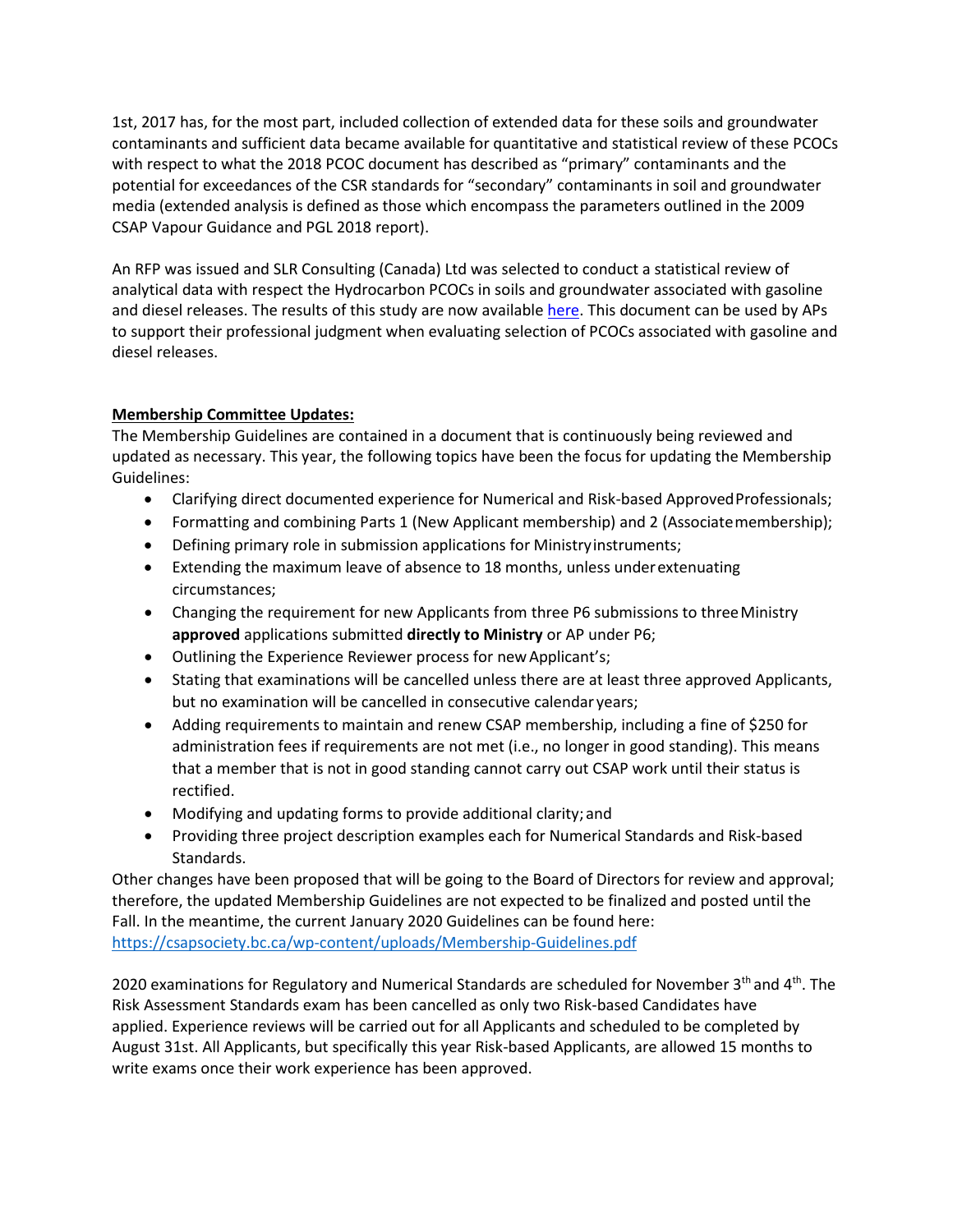The total number applicants writing the exam this year are: Total Candidates: 8 Numerical Exam: 6 Regulatory Exam: 5 Risk Exam: 2 ( note Risk exam cancelled this year, 3 candidates are required to hold the exam ) The CSAP Society currently comprises 115 members; 18 Risk APs; 91 Numerical APs; and 6 Risk/Numerical APs.

## **Professional Development Committee Updates:**

Annual General Meeting – September 24, 2020

Hear Ye! Hear Ye! Hear Ye! The CSAP Annual General Meeting will take place on September 24, 2020. In addition to our "business", which includes election of new Board Members, we will have important updates from the Ministry of Environment and Climate Change Strategy. Please mark your calendars for this virtual event! A formal Zoom invite will be sent out soon.

Fall PD Workshop – November 12 & 13, 2020

Another PD Workshop in 2020? This year's virtual Spring PD Workshop went well – thanks for the positive feedback! So let's continue with the annual Fall PD Workshop! We are planning on going "virtual!" over two morning sessions. Please stay tuned for further details.

Professional Development Opportunities

We are sticking with our plan to let you know about relevant on-line events and training opportunities that you may find of interest. In these COVID times, this a great way to learn remotely! Quarterly summaries of these opportunities will continue to be delivered straight to your inbox. **WEBINARS** 

Hydrocarbon PCOC Webinar September 10, 2020

Please mark your calendar for the next CSAP Webinar which will take place on Sept 10th, 2020 10 AM to 11:30 AM. Our technical team and assistants will present an overview of the recently released Technical Review Committee (TRC) Report "Petroleum Hydrocarbon PCOC Data Review, Soil and Groundwater" which is now posted to the CSAP Website. The TRC is providing this document as part of a series to assist practitioners in their use of professional judgement when selecting PCOCs for soils and groundwater. AP's will find this webinar invaluable in their day-to-day practice - gasoline and diesel releases are probably the most common contaminants encountered by practitioners.

We have our eye on producing more webinars for our members, so please stay tuned! Coming to a screen near you within the next few weeks/months…

- a. CSAP Soil Vapour Report
- b. The New Submission Manager

If you'd like to view past webinars, simply go to our website and view the recording! <https://csapsociety.bc.ca/members/pd-webinars/>

If you have an idea for a webinar, please send it along to CSAP!

# **Industry Events**

[Technical Writing: Solutions for Effective Written Communication -](https://www.egbc.ca/Events/Events/2020/20AUGTWZ) EGBC

- August 19 20, 2020
- 3hr/day, \$399
- Practical techniques on expressing thoughts/opinions succinctly in writtenformat.

[Contaminated Soil and Groundwater Assessment and Remediation –](https://www.epictraining.ca/webinar/16903/online/contaminated-soil-and-groundwater-assessment-and-remediation) EPIC Training